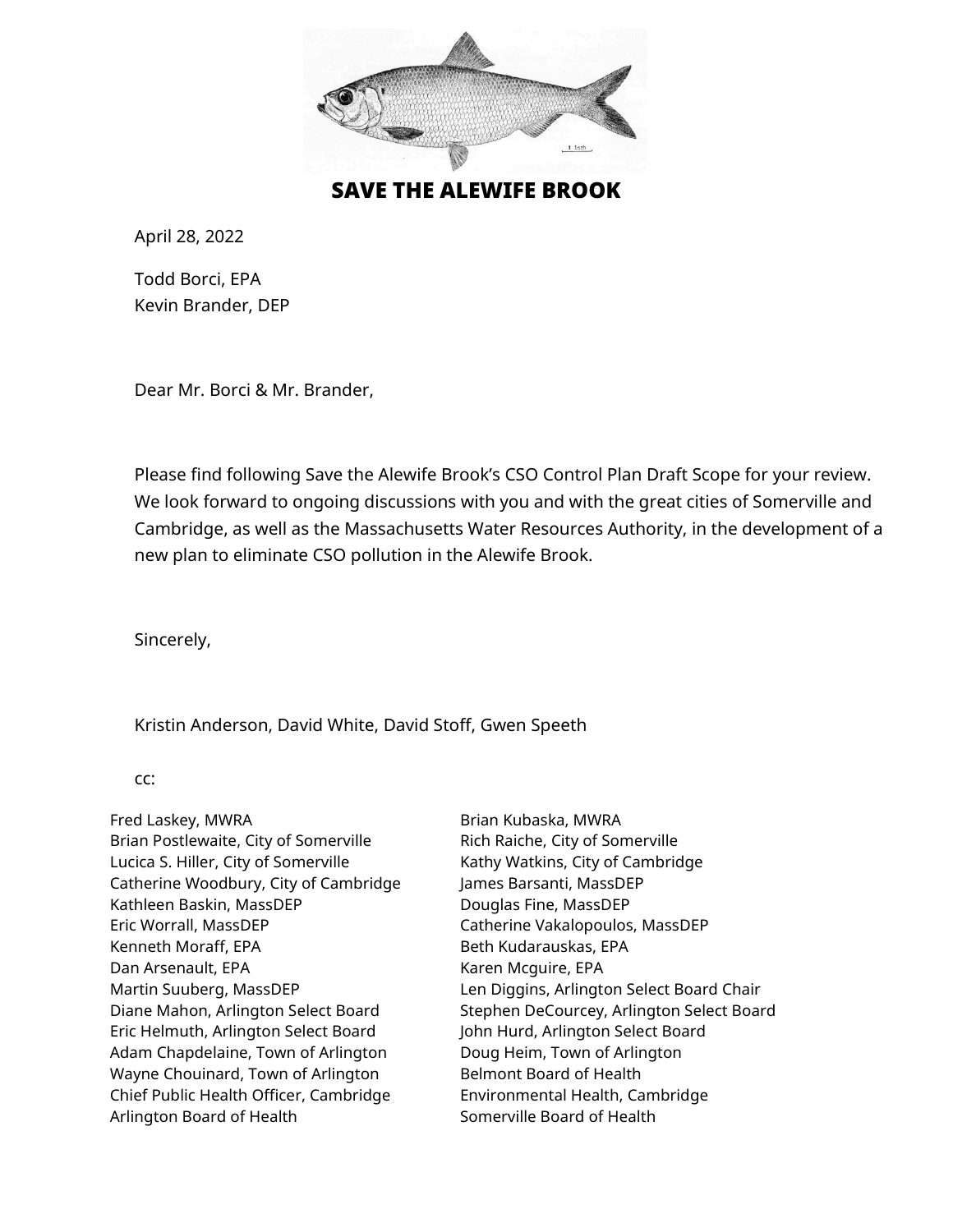

# SAVE THE ALEWIFE BROOK Alewife CSO Control Plan Draft Scope

## The Path to Zero Sewage Pollution

#### for a Safe, Beautiful, Fishable Brook for Residents and Wildlife

Three entities – the City of Cambridge, the City of Somerville, and the Massachusetts Water Resources Authority (MWRA) have submitted draft scopes to the federal Environmental Protection Agency and to the state Department of Environmental Protection for the development of a new Long Term Control Plan (LTCP) for the Combined Sewer Overflows (CSOs) in the Mystic and Charles Rivers watersheds. Missing from these three scopes is a regional approach to address the under-represented Environmental Justice Populations who will be most affected by the outcome of the new CSO Control Plan. These include residents who receive the Alewife's hazardous flood waters in their homes, yards, and parks during flood events. Documented adverse health effects from unavoidable contact with contaminated Alewife flood waters have included, but were not limited to: severe abdominal cramping, bloody diarrhea, headaches, nausea, and vomiting.

The Alewife Basin is densely populated, with 5,000 people living in the Alewife's 100-year flood plain. Due to the flood-prone topography of the Alewife Basin, when flooding occurs, the flood water can remain for days before receding and flowing out to the Boston Harbor via the Mystic River.

During major flood events, the water level in the Mystic River can rise, causing the Alewife Brook to reverse direction and send hazardous untreated sewage from Belmont, Cambridge, and Somerville into East Arlington, Belmont, and North Cambridge neighborhoods.

Save the Alewife Brook presents its own CSO Control Draft Scope to better represent the humans and other species whose health and well-being are directly impacted by the hazardous effects of untreated sewage discharge in the Alewife Brook.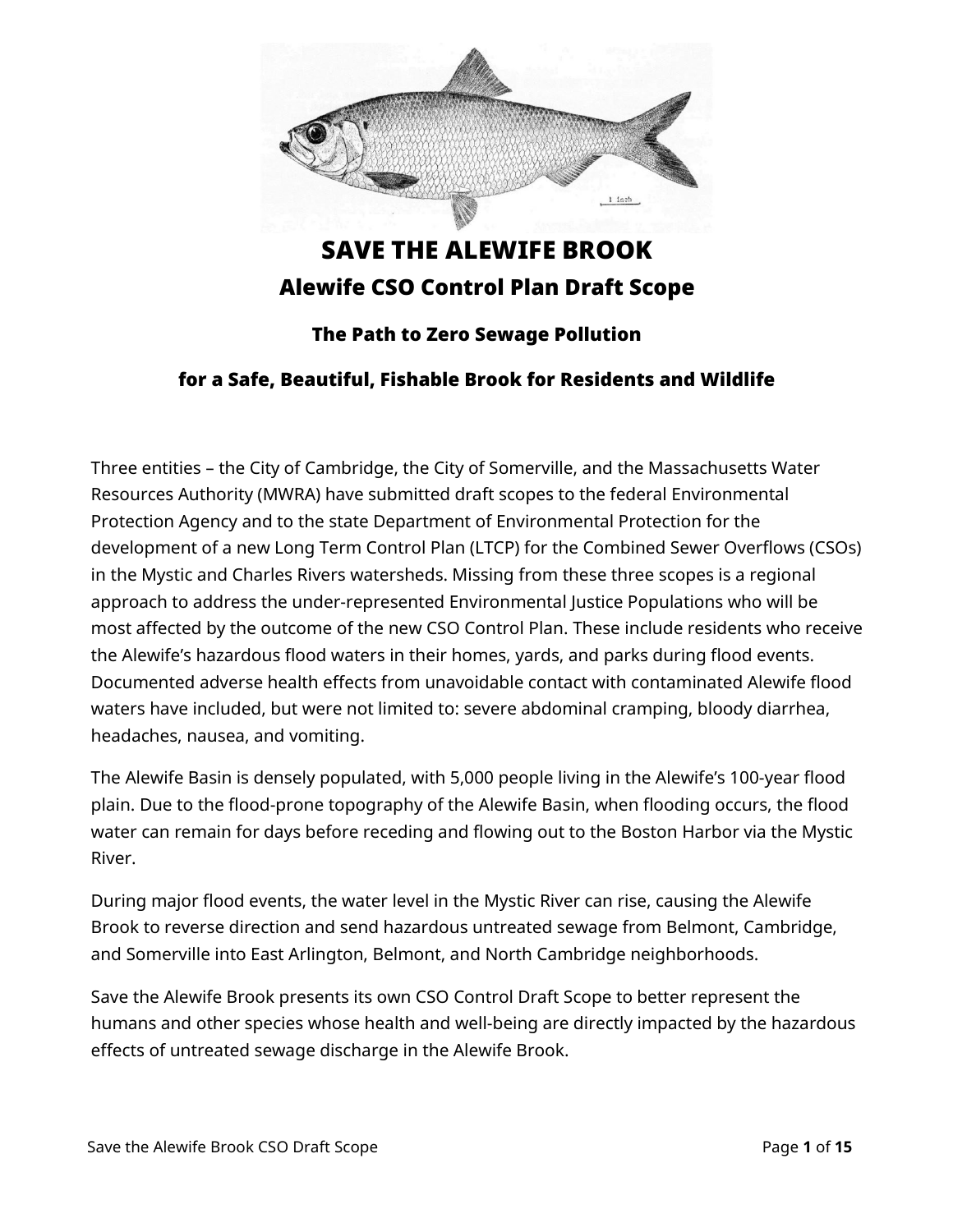## **Section 1: Description of the Alewife's CSO History to Present Systemic Failures**

Over 150 years ago, the original sewer system in the city of Cambridge was designed and constructed as a combined sewer. At that time, Cambridge also paid for the design and construction of a combined sewer system in Somerville, as Cambridge businesses had financial interests in doing so, and Somerville did not have the means.

As early as 1874, the combined sewer systems in the Alewife area were known to present environmental health hazards to the poverty-stricken population living by the Alewife, near Tannery Brook. At that time, the Commonwealth advised against the discharge of sewage into the Alewife Brook to protect the fishing rights of vulnerable residents living at the Almshouse. Thirty-three years later, in 1907, the Commonwealth's Board of Health declared the Alewife Brook to be unsanitary because of sewage discharge, and recommended that the combined sewers be separated.

A hundred years later, a significant effort to clean up the Boston Harbor achieved remarkable results for the waters and the beaches of the Harbor, and for real estate values along the Boston waterfront. That is a wonderful accomplishment. However, the CSOs still in place on the east side of the Alewife Brook are responsible for discharging twice as much untreated sewage pollution in 2021 as they did in 1992.

Unfortunately, the CSO control work in the Alewife Brook over the last twenty years has produced little improvement in the frequency or volume of Alewife CSO pollution discharges. That the metered volume of CSO discharge in the Alewife Brook in 2021 was double the volume in 1992 may be due, in part, to the original LTCP investment in Alewife CSO infrastructure that led to the reconstruction of MWR003 (MWRA's Alewife CSO) in 2015. MWR003 was enlarged to increase overflow volume. Its function was altered so that its role now is that of providing hydraulic relief for the entire system upstream of the Chelsea Creek Headworks, which includes 17 municipalities. This functionality added capacity to the MWRA's sewer system for 17 municipalities by increasing hazardous sewage discharge volumes in the Alewife Brook.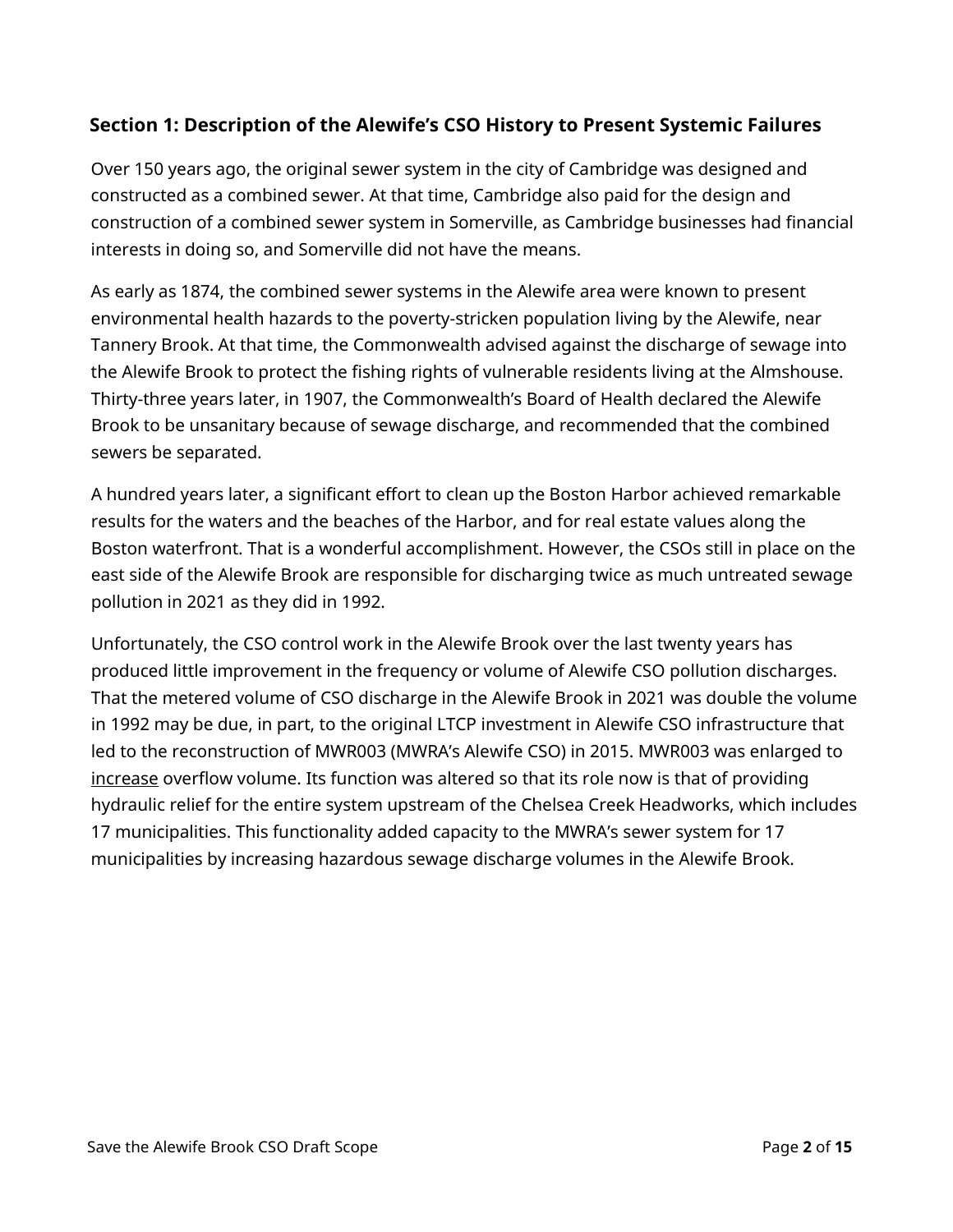

The Chelsea Creek Headworks service area includes 17 different municipalities. Map provided by MWRA.

While the newly reconstructed CSO MWR003 could discharge more sewage to Alewife Brook when the sewer system exceeded capacity, neither the Alewife Brook Sewer, built in 1896, nor the Alewife Brook Conduit, built in 1948, were replaced with larger pipes. No storage conduit was added to the Alewife Brook, and no CSO holding tanks were constructed. To the best of our knowledge, there has been no identification and analysis of CSO events where the Alewife Brook Pump Station's capacity was reached or exceeded. No treatment facility was built for the Alewife-area CSOs, despite the construction of CSO treatment facilities in the other MWRA CSO communities, where there is less residential flooding and greater possibility of dilution.

Global Warming means that **conditions have changed** dramatically since the first LTCP was negotiated. Climate Change will increase the incidence of area flooding, and it will also increase the amount of sewage pollution. Again, the amount of metered untreated sewage and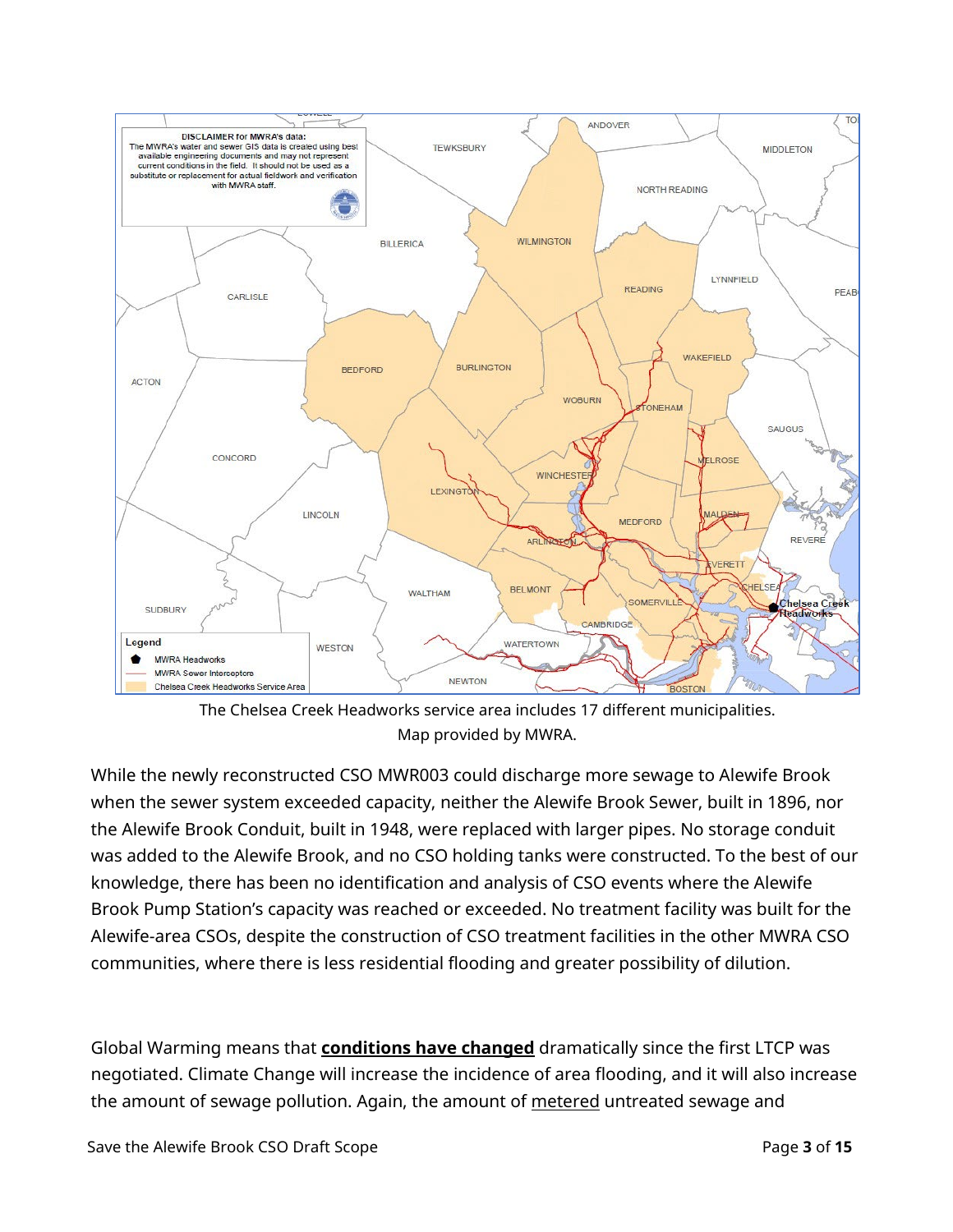untreated combined sewage pollution in the Alewife Brook is double in 2021 what it was in the 1992 Conditions that were used as a benchmark in the MWRA's Final CSO Performance Assessment Report. Even more alarming is the fact that the volumes of metered CSO discharge are seeing significant growth since 2015.

Finally, the Alewife Brook is a small waterbody. Even if it were meeting the LTCP targets, allowing for 7.29 million gallons of untreated combined sewage in this waterbody is not comparable to the same amount of untreated sewage in a much larger waterbody that would be better able to dilute the pollution. Our position is that untreated sewage pollution should be eliminated throughout the MWRA's entire sewer system, but the Alewife CSOs disproportionately impact area populations because of the flood-prone topography of the Alewife Basin, the population density around the Alewife Brook, and the limited capacity of the waterbody to absorb the CSO flows.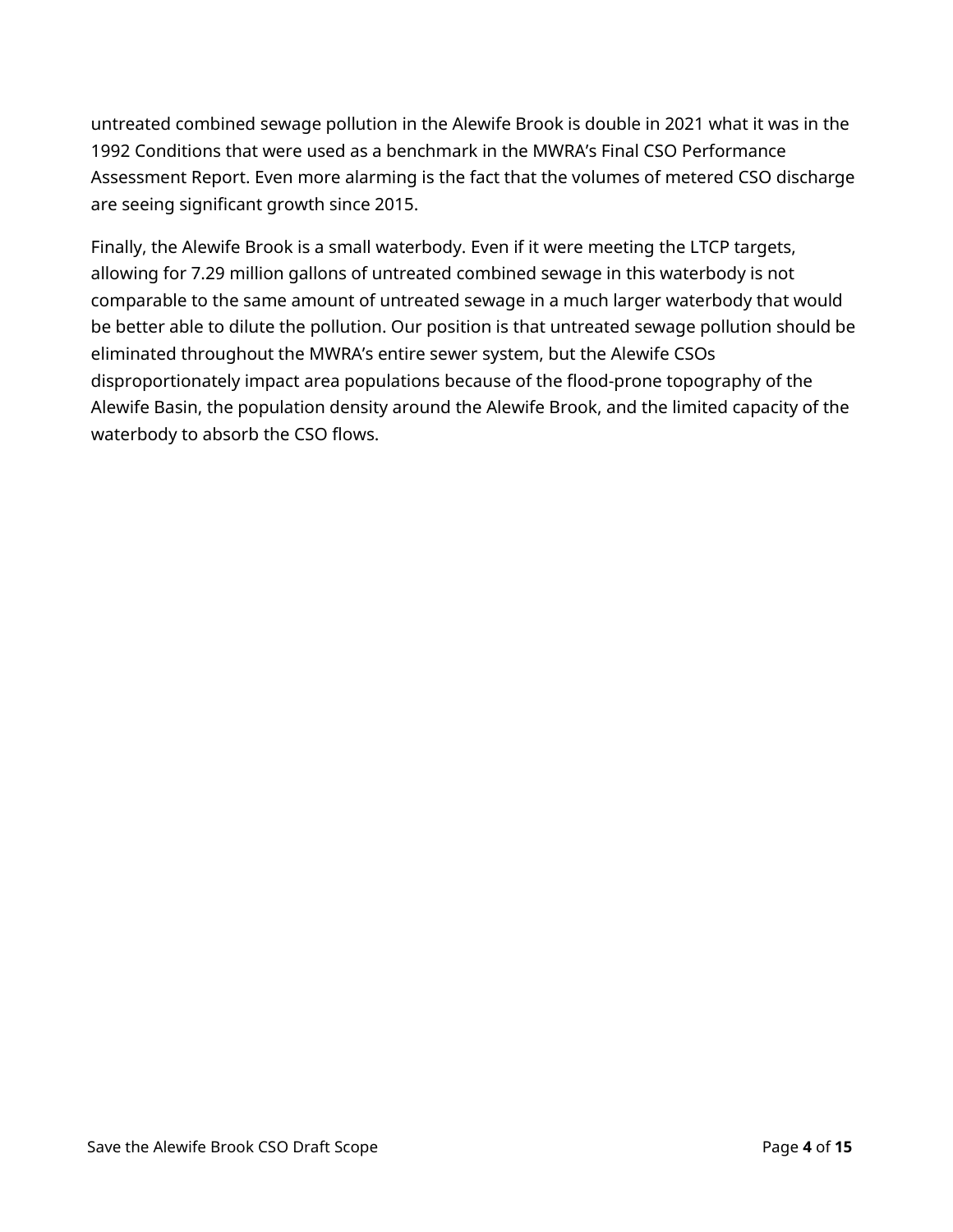## **Section 2. Development of an Update to the "Typical Year" Model**

The "Typical Year" model that has been used for the 2021 Final CSO Performance Assessment incorporates weather data going back to 1949. It is no wonder, then, that in the last four years, the MWRA's "Typical Year" model had no resemblance to the actual discharge amounts to the Alewife Brook. The "Typical Year" model has been used to prove legal CSO compliance when there is none. For example, in 2018, the MWRA's "Typical Year" model reported total Alewife CSO discharge volume of 5.12 Million Gallons (MG), which is below the legal LTCP requirement of 7.26 MG. The 2018 reality was a discharge volume of 15.85 MG. In 2021, the MWRA "Typical Year" model reported a total of 6.26 MG CSO discharge, while actual metered data showed 52.299 MG CSO discharge. The CSO modeling based on the MWRA's "Typical Year" does not represent reality.

Climate Change in the area is projected to bring an increase in precipitation volumes, and in severity of events. The failed "Typical Year" model must be replaced with two new models: a planning model and a performance model, both based on climate projections.

The newer NOAA Intensity/Duration/Frequency (IDF) curves reflect more recent climate data and produce significantly higher estimates for rainfall and for sewer flow design requirements than older IDF curves. New CSO infrastructure planning should be informed by this, as it may spur need for larger interceptor capacity, more pumping capacity, while providing parallel opportunities to add more in-system storage as older infrastructure is modified to address future conditions.

## **Planning Model:**

A Forward-looking model must be used for planning new upgrades to ensure efficacy during the lifecycle of the infrastructure. New infrastructure must have the capacity to manage expected precipitation. This planning model should incorporate resources available to the MWRA, Cambridge, and Somerville, to approximate conditions for the period 2030-2100. Resources that should be considered include: 1) The City of Cambridge's own Climate Change Projections for the City of Cambridge Resiliency Report, and 2) Resources available at the Resilient MA Climate Change Clearinghouse for the Commonwealth (Clearinghouse).

## **Performance Model:**

A separate performance model should be created for CSO performance assessment reporting purposes. A performance model should use weather data from the past 10 years from the date of reporting, without eliminating severe events. It should also include Climate Change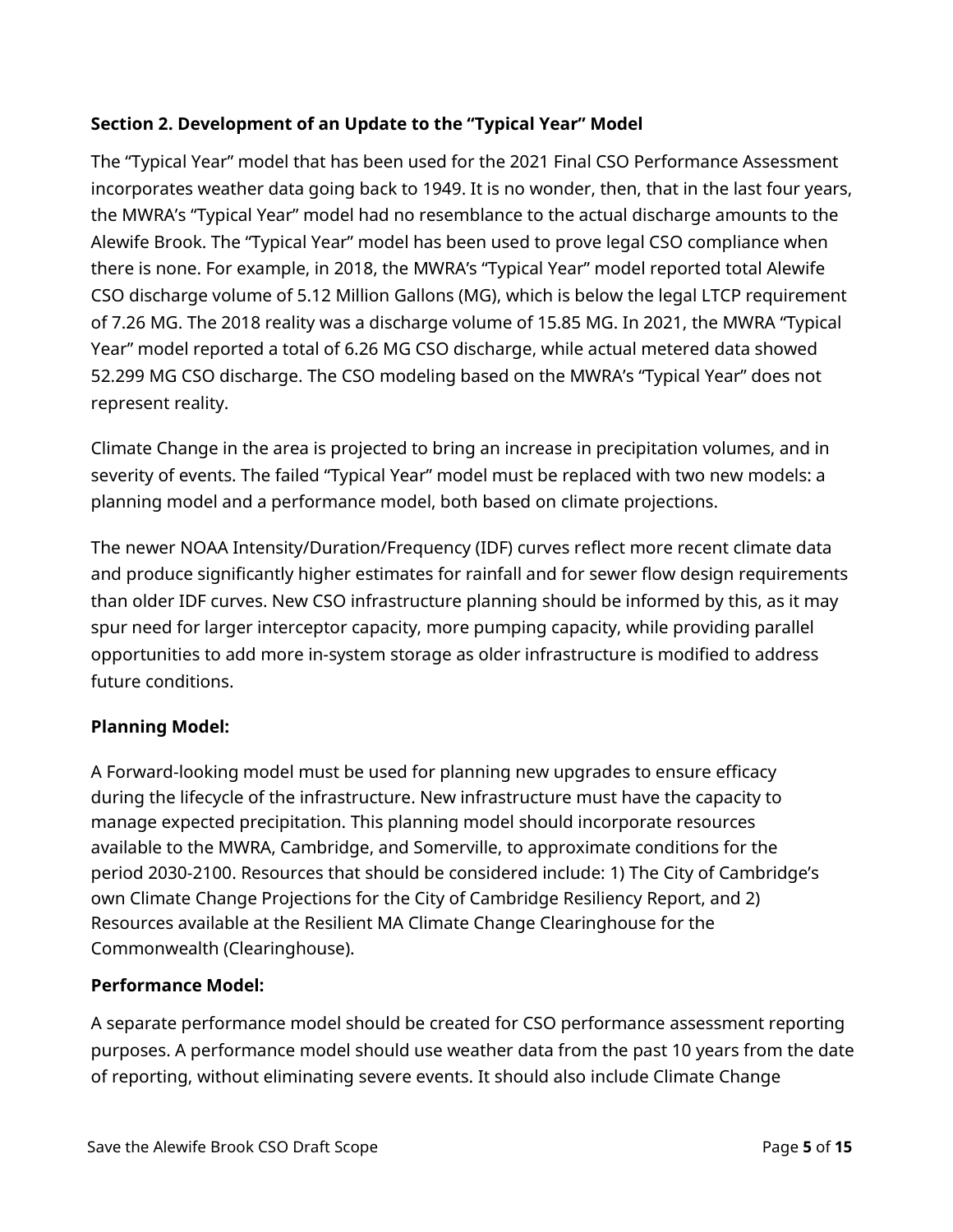projections going into the future at least 10 years, and it should be tethered to actual, metered calendar year discharge volume and activation frequency data.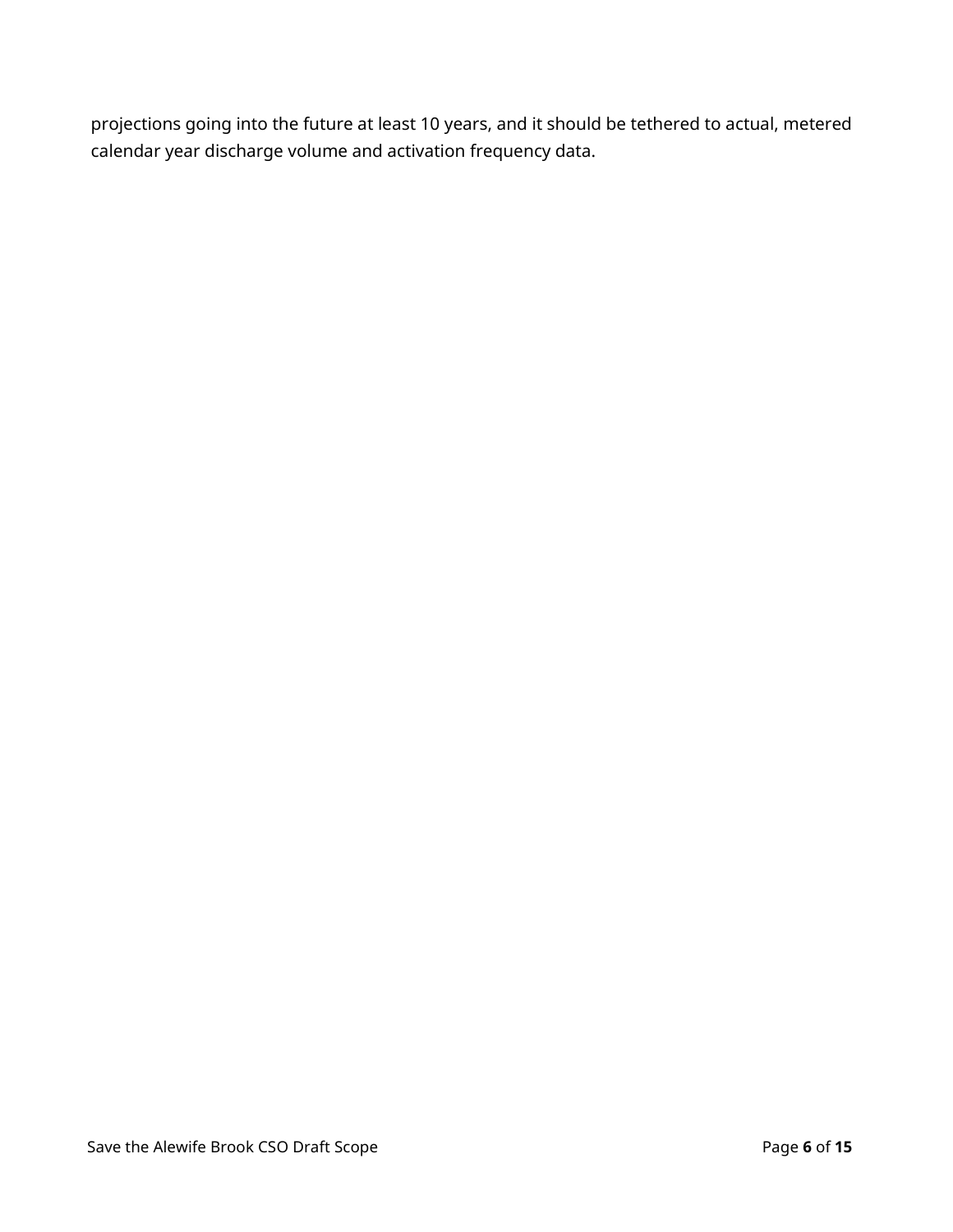The table and figure below show recent CSO discharges and how much they have differed from the results of the Typical Year model.

| <b>OUTFALL</b>  | 2021 Actual / Metered <sup>1</sup> |              | 1992 Conditions <sup>2</sup> |           | <b>LTCP Legal</b><br>Requirement <sup>2</sup> |           | <b>MWRA "Typical Year" model<sup>2</sup></b> |           |
|-----------------|------------------------------------|--------------|------------------------------|-----------|-----------------------------------------------|-----------|----------------------------------------------|-----------|
|                 |                                    |              |                              | volume    |                                               |           |                                              |           |
|                 | frequency                          | volume MG    | frequency                    | <b>MG</b> | frequency                                     | volume MG | frequency                                    | volume MG |
| MWR003          | 5                                  | 21.10        | 6                            | 0.67      | 5                                             | 0.98      | 3                                            | 0.61      |
| <b>CAM001</b>   | 9                                  | 0.50         | 5                            | 0.15      | 5                                             | 0.19      |                                              | 0.02      |
| <b>CAM002</b>   | $\Omega$                           | $\mathbf{0}$ | 11                           | 2.73      | 4                                             | 0.69      | 0                                            | 0         |
| <b>CAM004</b>   | Closed                             | n/a          | 20                           | 8.19      | Closed                                        | n/a       | Closed                                       | n/a       |
| <b>CAM400</b>   | Closed                             | n/a          | 13                           | 0.93      | Closed                                        | n/a       | Closed                                       | n/a       |
| <b>CAM401A</b>  | 15                                 | 10.59        | 18                           | 2.12      | 5                                             | 1.61      | 5                                            | 0.66      |
| <b>CAM401B</b>  | 8                                  | 2.13         |                              |           |                                               | 2.15      | 4                                            | 0.50      |
| SOM001A         | 8                                  | 17.98        | 10                           | 11.93     | 3                                             | 1.67      | 8                                            | 4.47      |
| SOM004          | Closed                             | n/a          | 5 <sup>1</sup>               | 0.09      | Closed                                        | n/a       | Closed                                       | n/a       |
| <b>Total MG</b> |                                    | 52.30        |                              | 26.81     |                                               | 7.29      |                                              | 6.26      |

## **2021 Alewife CSO activations (MG=Million Gallons Untreated Combined Sewer Overflow Discharge)**

#### **Notes:**

Somerville was the first municipality in the Boston area to start closing their combined sewer outfalls during the Boston Harbor Clean-Up court case. Somerville closed 4 CSOs in the 1990s. The first CSO Long Term Control Plan began implementation in 2006, and construction ended in 2015.

#### **References:**

- 1. From the Permittees' CSO Notification Webpages
- 2. December 2021 MWRA Final CSO Performance Assessment Report, P. 2-4, Table 2-2

Save the Alewife Brook CSO Draft Scope **Page 7** of **15** Page 7 of **15**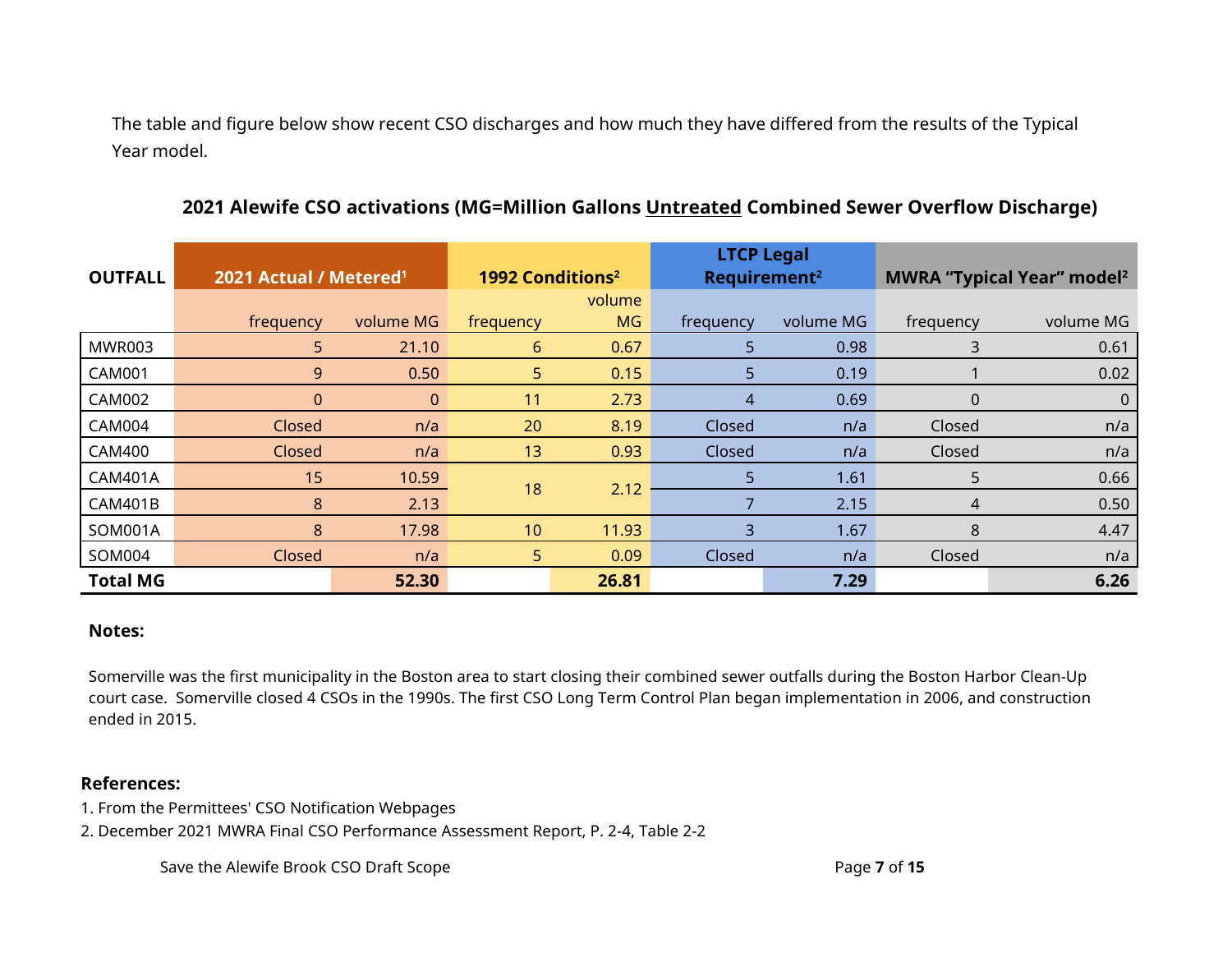

Average annual rainfall is c. 46 inches (which varied by -27% to +33% during this seven-year period). The gray bars show the predicted CSO discharges based on the MWRA's "Typical Year" model, and average 6 million gallons per year. Actual CSO discharges, while varying considerably, average 15.8 million gallons per year, which is almost three times as much as predicted by the model. This clearly demonstrates that the CSO modeling based on the Typical Year does not represent current reality.

\* [This graph uses data provided by MWRA to the Arlington Select Board on 2/14/22. Actual storm events drive the CSO discharges -- annual rainfall serves here as a proxy for that mechanism.]

```
Save the Alewife Brook CSO Draft Scope Page 8 of 15 Page 8 of 15
```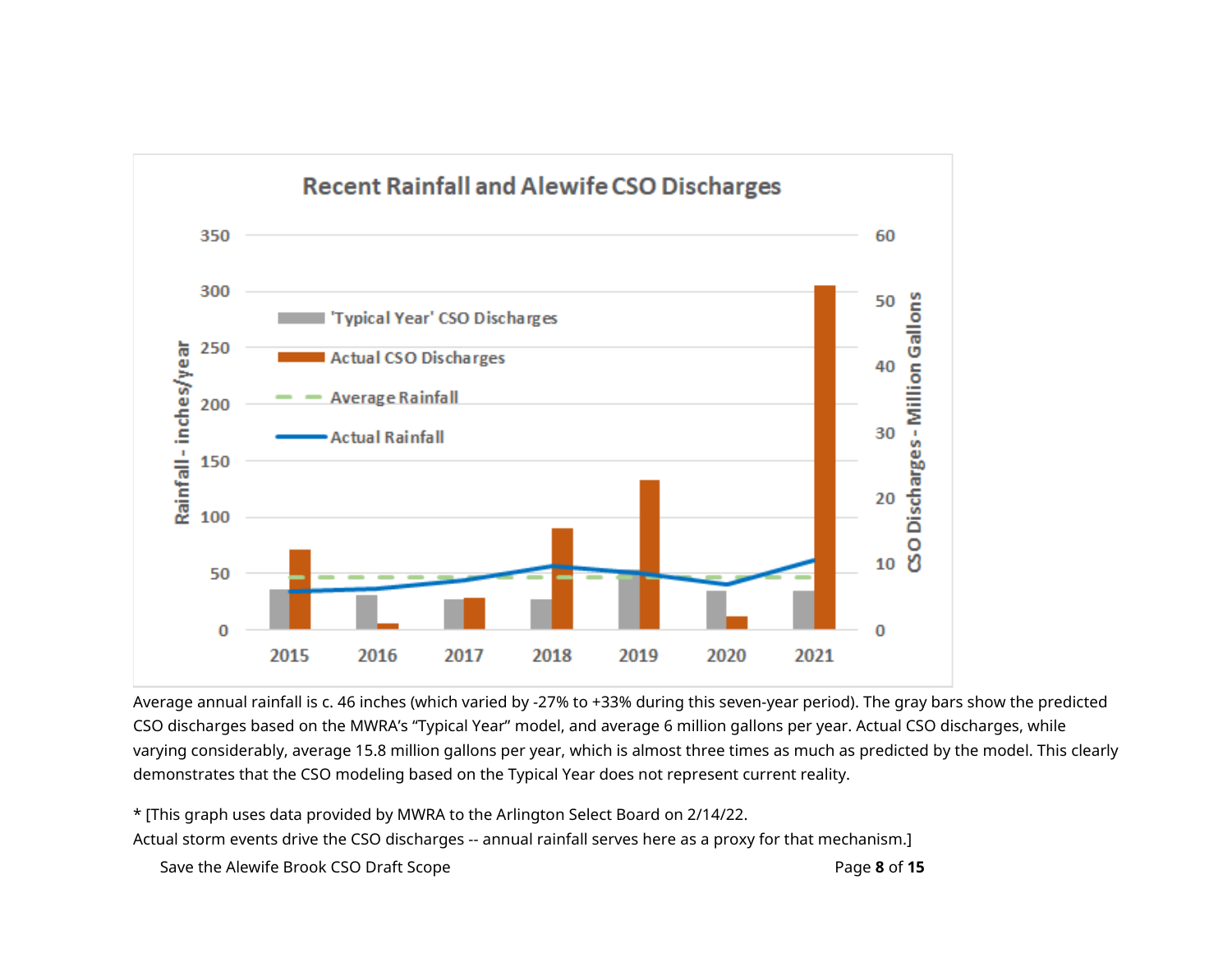## **Section 3. Alewife CSO Impacts on Environmental Justice Populations**

We must identify members of the Environmental Justice Populations in the watershed who are impacted by CSO sewage pollution. Impacts may include poor health outcomes from unavoidable contact with untreated sewage-contaminated flood waters, or it may include financial hardships associated with cleanup from sewage discharges and reduced real estate values.



Environmental Justice Populations along the Alewife Brook. Alewife CSOs are marked in red.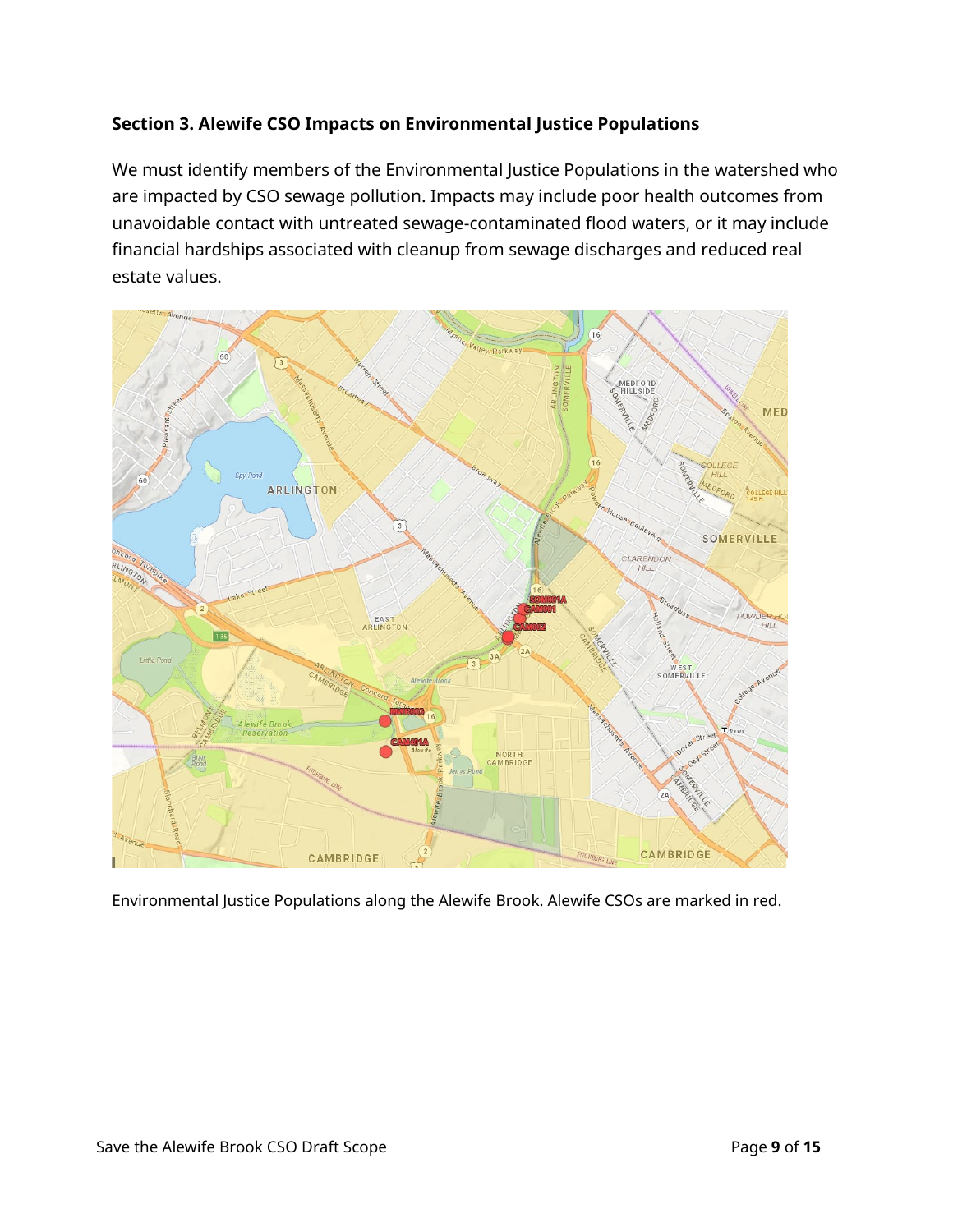## **Section 4: Water Quality, Green Infrastructure, & Flood Mitigation**

The water quality in the Alewife Brook is unacceptable. Stormwater should be treated using a combination of grey and green infrastructure on public (i.e. DCR) land before it enters the brook. An investment should be made to construct more large wetlands, bioswales, and other green infrastructure in the Alewife sub-watershed, using the Alewife Reservation wetland as a model. Holding tanks should be constructed to reduce flooding and attenuate flow. Rather than using poor water quality as an excuse to avoid elimination of Alewife CSOs, the new CSO control plan must incorporate green and grey infrastructure that will improve water quality. Finally, any system design changes must be evaluated, incorporating future Climate Change projections, to ensure no increases to flooding along the Alewife Brook.

#### **Section 5. Funding**

The cost of doing this work may have been \$10,000 in 1907, and \$129 million in 2001. One thing is certain: it will cost much more in the future than it will now. Any substantial costs should be seen as job-creation opportunities, allowing us to invest for a more resilient future.

Creative funding solutions must be employed to implement the new CSO control plan. The burden should not fall upon the rate payers in the MWRA system who cannot afford rate increases. The MWRA could create a Tiered Rate Payer Structure, to eliminate the burden on populations who cannot afford rate increases. It could also charge more to upstream communities, based on the amount of excess stormwater in their discharge to the MWRA system, and use those extra funds to help pay for CSO mitigation work. The additional charge would also serve as an incentive for upstream communities to better reduce their stormwater inflow to the MWRA system.

State and Federal infrastructure money should be used to help pay for this work. To the best of our knowledge, only Save the Alewife Brook has thus far made any attempt to apply for Federal Infrastructure monies. The CSO permittees must advocate for Federal Infrastructure funds to be spent on controlling, and ultimately eliminating, CSO discharges in the Alewife Brook.

A CSO fee could be created to incentivize the CSO permittees to stop polluting. For example, the permittees could pay for each metered gallon of sewage pollution that is discharged. The monies raised from sewage discharge should be used for Alewife sub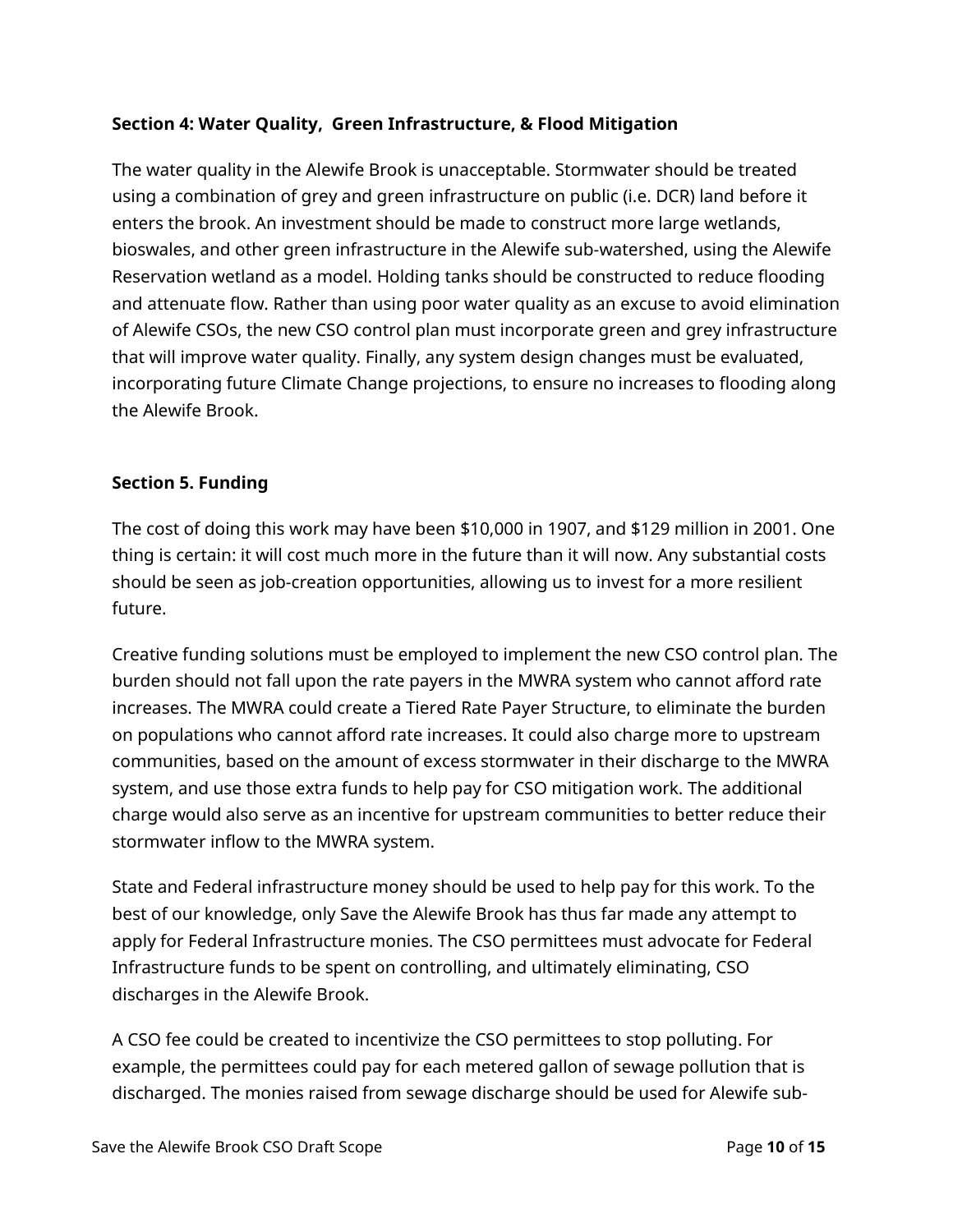watershed CSO elimination. Or a state fund could be established to reduce and eliminate CSOs throughout the Commonwealth.

Inflow & Infiltration reduction funding raised from new developments that will discharge sewage in the Alewife sub-watershed could be used to eliminate sewage pollution in the Alewife sub-watershed, rather than being spent in other parts of the permittee cities.

Green infrastructure money could be raised by levying fees on the gas company, which is allowed to use state DCR property to run its gas lines, or from DOT, whose Parkway is a source of pollutants flowing into the watershed.

#### **Section 6. Public Participation**

Stakeholders must be identified throughout the watershed, allowing a regional approach for public participation. The public must be allowed to comment at the earliest stages of the CSO Control Plan process, especially during the development of the Planning and Performance Models.

All stakeholders within the watershed must be invited to all public CSO meetings. The first Alewife CSO public meeting took place in March, before Draft Scopes and Schedules were released to the public and the regional stakeholders, including those most impacted by CSO pollution, were not informed, preventing them from having a voice at the public meeting, and leaving them unaware of what was discussed.

There must also be an opportunity for public input on the MWRA's new affordability analysis. That would provide the public with an understanding of the costs involved, and give them the ability to suggest funding options that MWRA has not previously incorporated into its analyses.

#### **Section 7. Schedule**

A schedule should be established that includes public participation in the development of the new "Typical Year" planning model. It is unreasonable to expect a new model to be developed by May 31, 2022. That date should be pushed out to include public process in its development.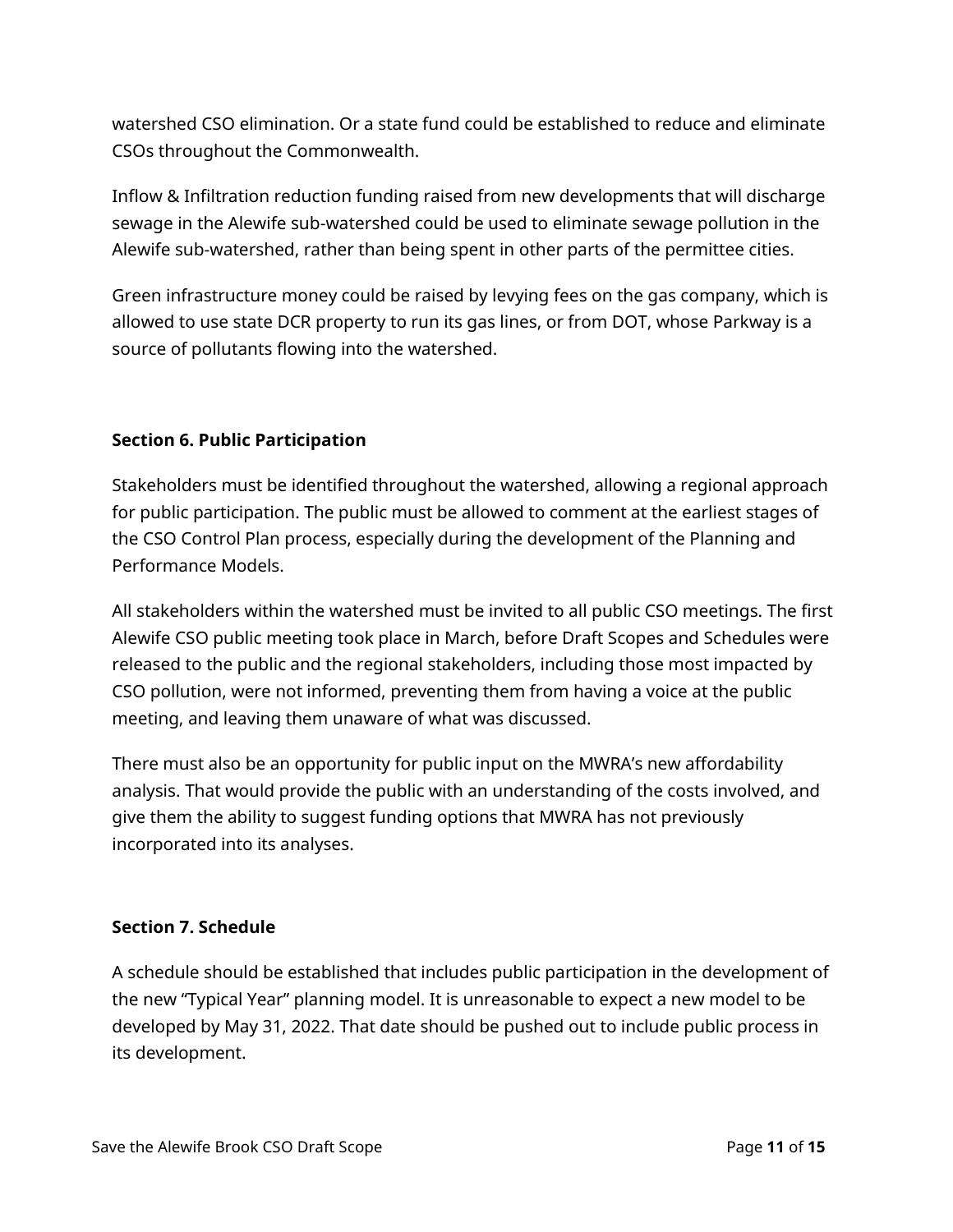There should be at least four public participation charrettes, where stakeholders throughout the watershed are able to help explore ideas before engineers develop models and alternative scenarios.

#### **Acknowledgements**

We wish to thank the Mystic River Watershed Association (MyRWA) and the Charles River Watershed Association (CRWA) for their input and discussions that have helped us better understand the situation and develop this document.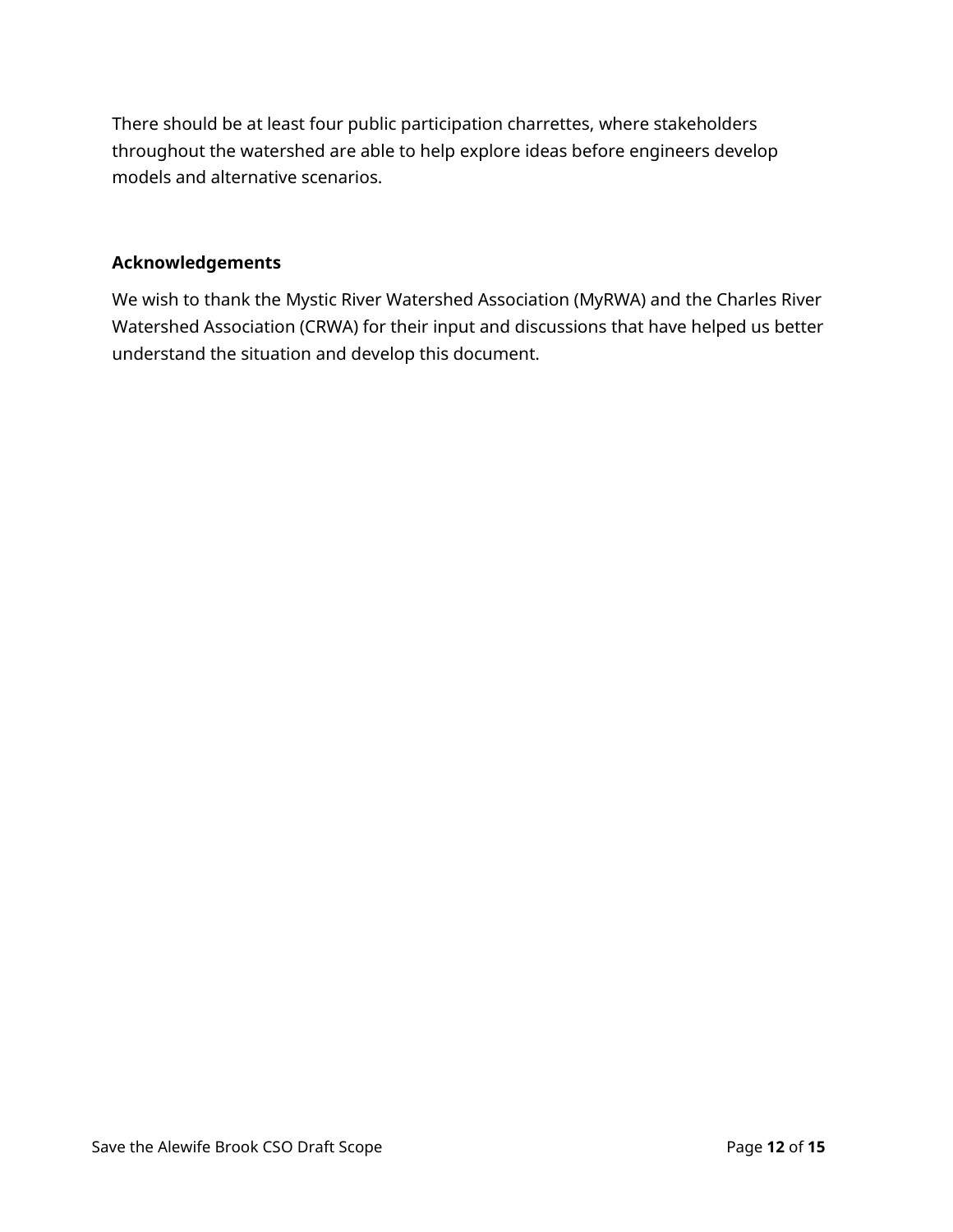## **Appendix**

## Specific Comments on the Submitted CSO Control Plan Scopes

Save the Alewife Brook has reviewed the three draft scope documents from the City of Cambridge, the City of Somerville, and the Massachusetts Water Resources Authority. We find positive elements in all of them. We will discuss each in sequence, identifying the important components, and then summarize our recommendations.

#### Cambridge

This is the most extensive of the scope documents and has many positive elements:

- o **Climate Equality and Resiliency (3.3)** cites both "Environmental Justice Populations affected by CSOs and floods" as well as "Resiliency in larger storm events."
- o **Collection System Model Updates and Calibration (4.1)** indicates that the model updates will include as-built information. It should also consider planned and likely developments.
- o **Criteria for CSO elimination (4.2.3)** mentions "controlling CSOs in a specific large design storm" This is an important consideration as large storms are often associated with flooding.
- o **The Basis of Design Goals (4.3)** calls for identifying the "Typical Year storm scenario(s) to be used." More than one scenario must be used to identify the range of the likely impacts.
- o **Develop Alternatives (5.3)** has an excellent list of concepts, alternative pathways (including a "path to zero") and candidate projects that should be included in all the plans.
- o **Public Participation Plan and Outreach (6)** discusses "… educating and mobilizing the public ..." while we think a better focus would be "informing, engaging and listening to the public".
- o **Stakeholder identification and interviews (6.3)** is a good approach and should be in all the plans. We note that this should not just include Cambridge but the entire watershed areas.
- o **Public Meetings and Events (6.5)** includes a regional initial public meeting, public meetings during the CSO planning and public outreach events. We suggest that there be no less than 3 public outreach events for each watershed area and that they be held in the evening for maximum public involvement.
- o **Water Quality Analysis (7)** refers to the Typical Year which we believe is not an adequate approach. Rather a number of years should be considered especially those with flooding events.
- o **Alternatives Analysis (8)** has a good range of benefit criteria. We believe that the benefits of risk reduction during flooding events are very important especially for the abutters along Alewife, many of whom are in environmental justice communities.

#### Somerville

The Somerville Control Plan has several good elements that should be included in the combined analysis.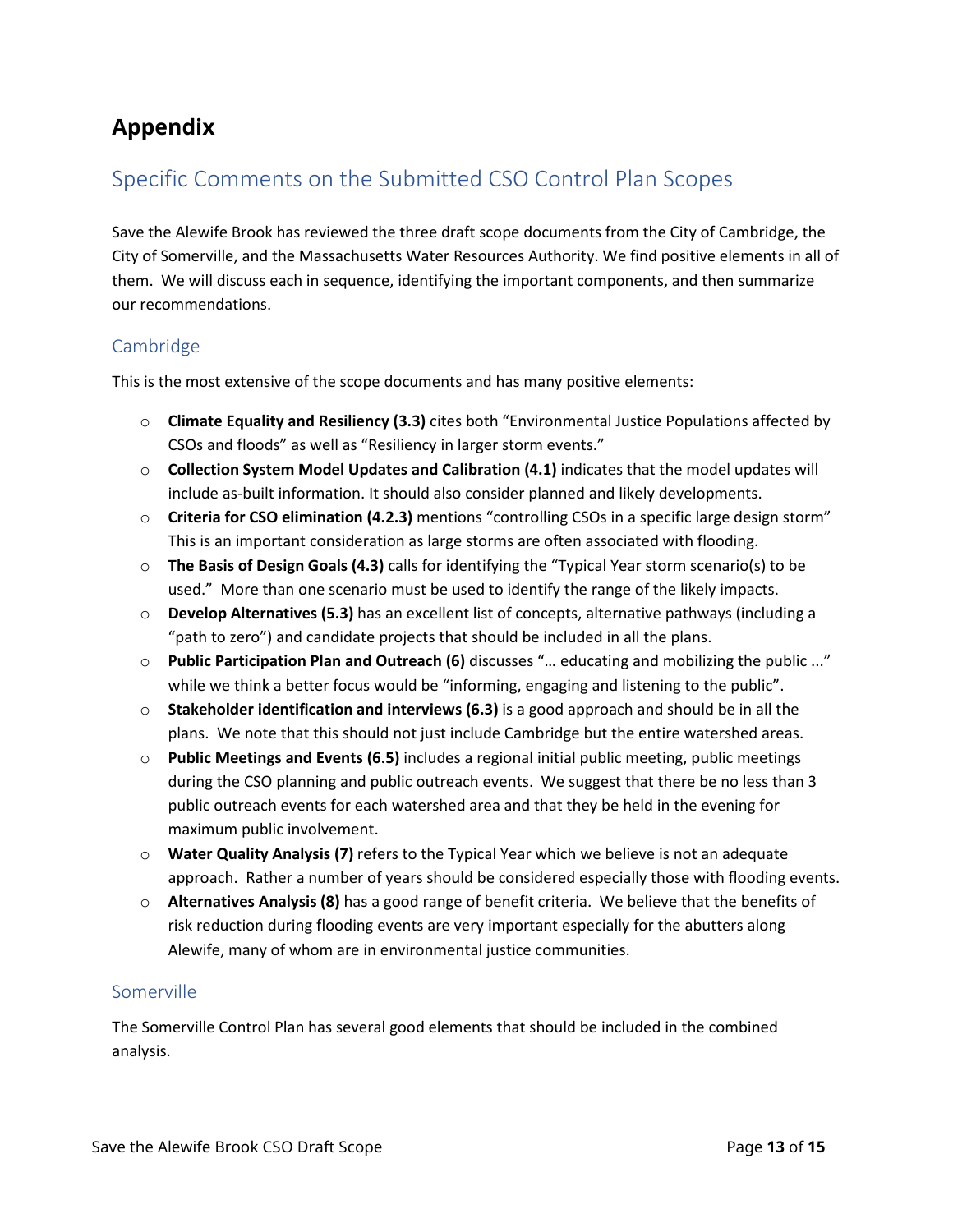- $\circ$  Task 1 discusses public health impacts which are very important in considering what to do. They specifically mention "Existing high-risk flood areas, reported backups and SSOs and other public health and safety issues directly or indirectly related to CSOs …"
- $\circ$  In task 2.1 they specifically list the Nine Minimum Control Measures (NMC) that should be specifically addressed in all the plans.
- $\circ$  In task 2.3 they refer to both an updated typical rainfall year and extreme rainfall events. We agree that while an updated Typical Year is important it is not adequate to represent in more extreme situations.
- $\circ$  In task 2.4 they list both a baseline pollution load assessment and the impacts to the receiving waters. This should be part of all the plans.
- o Task 3 public participation discusses "To allow for early, frequent, and continuous consultation with the public ..." which we strongly endorse.
- o Task 3.2 focuses on environmental justice, but only the areas in Somerville are identified. All of the potentially effected EJ areas in the watershed should be considered.
- $\circ$  Task 4 discusses CSO Control in a fairly comprehensive manner. It also identifies two approaches to CSO elimination as well as other options such as relocation and storage. They also make a reference to evaluating up to eight alternatives which may or may not be enough. To come up with the best solution a wide range of options should be considered.
- o Task 4.2 discusses water quality impacts but only appears to consider this for a Typical Year. This is inadequate as it does not consider what happens in other situations which are not infrequent. The design storms as mentioned in sub-task 2.3 should also be evaluated.
- $\circ$  This document also includes a proposed schedule which is quite helpful. There should be active public outreach and participation throughout the entire period.

#### MWRA

The MWRA plan is the least detailed but has a number of good aspects.

- $\circ$  The typical year analysis (2.2) recommends an update based on more recent data. While this is a step forward, we believe that future climate change effects should be considered as the infrastructure that is built will be in place for many decades.
- $\circ$  But they also (2.2.3) discuss considering design storms greater than the Typical Year, which is essential.
- $\circ$  The alternative development and evaluation section 4.2 discusses identifying sensitive use areas and environmental justice communities, but does not indicate the evaluation criteria.
- $\circ$  The public participation section (5) considers the Charles River and the Alewife Brook/Mystic River watersheds separately, which will affect the nature of public involvement.